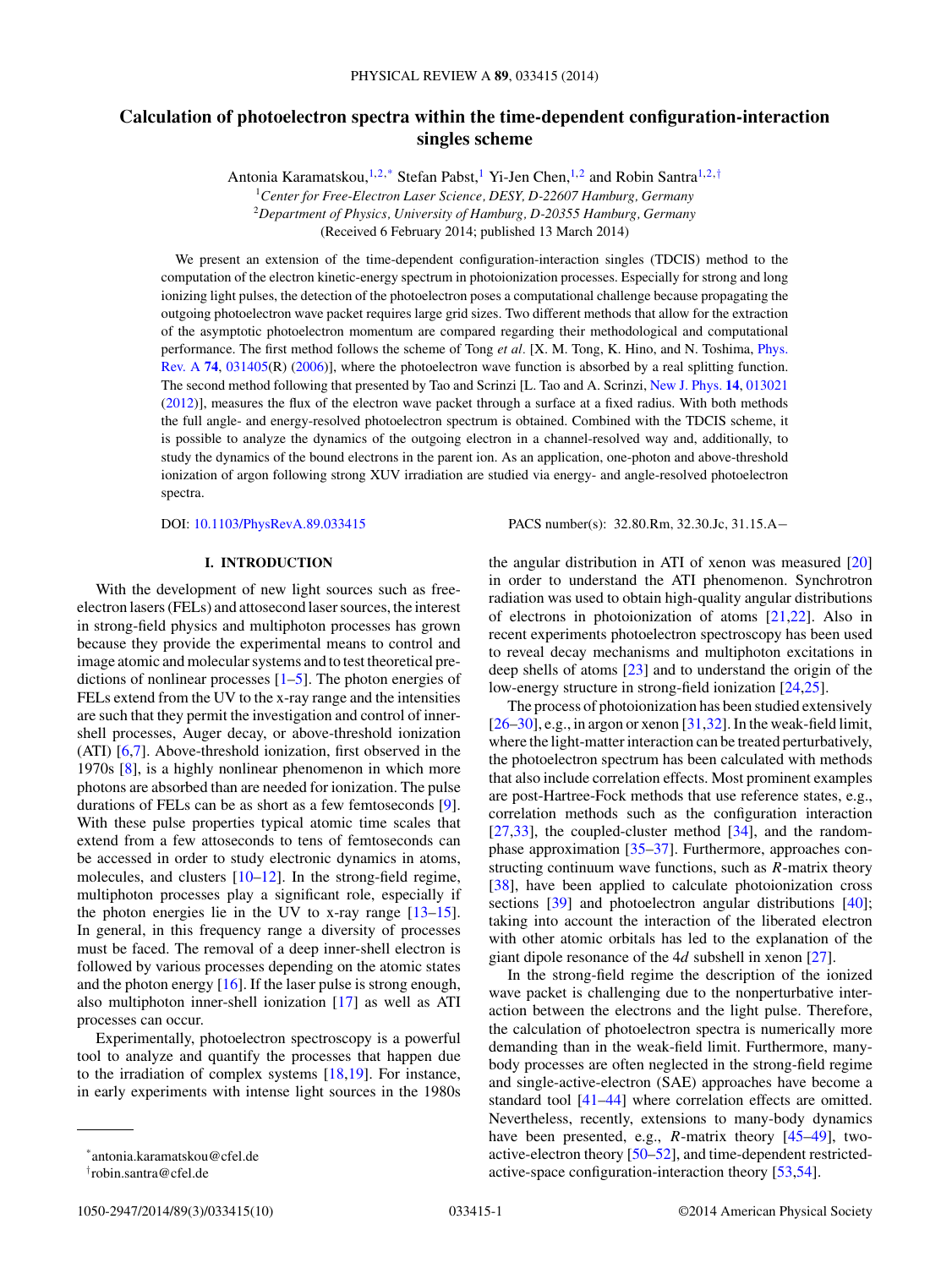<span id="page-1-0"></span>Generally, the calculation of the photoelectron spectrum can be done after the pulse is over by projecting the photoelectron wave packet onto the eigenstates of the field-free continuum. However, this approach requires large numerical grids and its application is very limited even in the SAE cases. For this reason, new methods were developed to calculate the spectrum using wave-packet information in a fixed spatial volume much smaller than the volume that would be needed to fully encapsulate the wave packet at the end of the strong-field pulse. There exist several approaches to overcome the obstacle of large grids, e.g., by measuring the electronic flux through a sphere at a fixed radius [\[55\]](#page-9-0) or splitting the wave function into an internal and an asymptotic part [\[56,57\]](#page-9-0) where the latter is then analyzed to yield the spectrum. The first implementation of the flux method in the strong-field case is the time-dependent surface flux (t-SURFF) method introduced by Tao and Scrinzi [\[58\]](#page-9-0). It has recently been extended to the description of dissociation in molecules [\[59\]](#page-9-0). Tong *et al.* [\[41\]](#page-8-0) applied the splitting approach to strong-field scenarios. With both methods double-differential photoelectron spectra can be calculated.

Our method for treating the electron dynamics within atoms is based on the time-dependent configuration-interaction singles (TDCIS) scheme  $[60]$ . The Schrödinger equation is solved exactly by wave-packet propagation in the configurationinteraction singles (CIS) basis. The TDCIS approach [\[61\]](#page-9-0) includes interchannel coupling and allows investigating the wave-packet dynamics and in particular the impact of correlation effects between the photoelectron wave packet and the remaining ion as discussed, e.g., in Refs. [\[62–64\]](#page-9-0). It is versatile with respect to the electric-field properties (also multiple pulses can be chosen) and it has proven especially successful for strong-field studies [\[63–66\]](#page-9-0).

In Sec. II we present the theoretical details of how the photoelectron spectrum is obtained within the TDCIS scheme: The wave-function splitting method [\[41\]](#page-8-0) is described in Sec. [II B](#page-2-0) and the time-dependent surface flux method [\[58\]](#page-9-0) in Sec. [II C.](#page-3-0) In Sec. [III](#page-4-0) the two methods are analyzed with respect to their efficiency within TDCIS and are compared briefly. As an application we calculate and study the angle- and energy-resolved photoelectron spectrum of argon irradiated by strong XUV radiation. A summary and short outlook in Sec. [IV](#page-7-0) conclude the article. Atomic units are used throughout except otherwise indicated.

### **II. THEORY**

#### **A. Theoretical background**

The time-dependent Schrödinger equation of an N-electron system is given by

$$
i\frac{\partial}{\partial t}|\Psi^N(t)\rangle = \hat{H}(t)|\Psi^N(t)\rangle.
$$
 (1)

Considering linearly polarized light, the Hamiltonian takes the form

$$
\hat{H}(t) = \hat{H}_0 + \hat{H}_1 + \hat{\vec{p}} \cdot \vec{A}(t),
$$
 (2)

where  $\vec{A}(t)$  is the vector potential.<sup>1</sup> Here  $\hat{H}(t)$  is the full *N*electron Hamiltonian;  $\hat{H}_0 = \hat{T} + \hat{V}_{\text{nuc}} + \hat{V}_{\text{MF}} - E_{\text{HF}}$  contains the kinetic energy  $\hat{T}$ , the nuclear potential  $\hat{V}_{\text{nuc}}$ , the potential at the mean-field level  $\hat{V}_{MF}$ , and the Hartree-Fock energy  $E_{HF}$ ;  $\hat{H}_1 = \frac{1}{|r_{12}|} - \hat{V}_{\text{MF}}$  describes the Coulomb interactions beyond the mean-field level; and  $\hat{p} \cdot \vec{A}(t)$  is the light-matter interaction within the velocity form in the dipole approximation.

Within the CIS approach only one-particle–one-hole excitations  $|\Phi_i^a\rangle$  with respect to the Hartree-Fock ground state  $|\Phi_0\rangle$ are considered. Therefore, the wave function (now omitting the superscript *N*) is expanded in the CIS basis as

$$
|\Psi(t)\rangle = \alpha_0(t)|\Phi_0\rangle + \sum_{i,a} \alpha_i^a(t)|\Phi_i^a\rangle, \tag{3}
$$

where the index *i* symbolizes an initially occupied orbital and *a* denotes an unoccupied (virtual) orbital to which the particle can be excited:  $|\Phi_i^a\rangle = \frac{1}{\sqrt{2}}$  $\frac{1}{2}(\hat{c}_{a+}^{\dagger}\hat{c}_{i+} + \hat{c}_{a-}^{\dagger}\hat{c}_{i-})|\Phi_0\rangle.$ The operators  $\hat{c}_{p\sigma}^{\dagger}$  and  $\hat{c}_{p\sigma}$  create and annihilate electrons, respectively, in the spin orbitals  $|\varphi_{p\sigma}\rangle$ . The total spin is not altered in the considered processes  $(S = 0)$ , so only spin singlets occur. Therefore, for the sake of readability, we drop the spin index and treat the spatial part of the orbitals  $|\varphi_p\rangle$ . Inserting the wave-function expansion  $(3)$  into the Schrödinger equation (1) and projecting onto the states  $|\Phi_0\rangle$  and  $|\Phi_i^a\rangle$ yields the following equations of motion for the expansion coefficients  $\alpha_i^a(t)$ :

$$
i\dot{\alpha}_0(t) = \vec{A}(t) \cdot \sum_{i,a} \langle \Phi_0 | \hat{p} | \Phi_i^a \rangle \alpha_i^a(t), \qquad (4a)
$$
  
\n
$$
i\dot{\alpha}_i^a(t) = (\varepsilon_a - \varepsilon_i) \alpha_i^a(t) + \sum_{j,b} \langle \Phi_i^a | \hat{H}_1 | \Phi_j^b \rangle \alpha_j^b(t)
$$
  
\n
$$
+ \vec{A}(t) \cdot \left( \langle \Phi_i^a | \hat{p} | \Phi_0 \rangle \alpha_0(t) + \sum_{j,b} \langle \Phi_i^a | \hat{p} | \Phi_j^b \rangle \alpha_j^b(t) \right), \qquad (4b)
$$

where  $\varepsilon_p$  denotes the energy of the orbital  $|\varphi_p\rangle$  ( $\hat{H}_0|\varphi_p\rangle =$  $\varepsilon_p |\varphi_p\rangle$ ). As introduced in Ref. [\[67\]](#page-9-0), for each ionization channel all single excitations from the occupied orbital  $|\varphi_i\rangle$  may be collected in one channel wave function

$$
|\chi_i(t)\rangle = \sum_a \alpha_i^a(t) |\varphi_a\rangle.
$$
 (5)

These channel wave functions may now be used to calculate all quantities in a channel-resolved manner. In this way, effectively one-particle wave functions are obtained, which will be used in the following to derive the formulas for the photoelectron spectra. A detailed description of the TDCIS method can be found in Refs. [\[60,67\]](#page-9-0). The TDCIS method provides the coefficients of the wave function in the CIS basis, which are propagated in time. During the propagation, quantities that are needed for the calculation of the photoelectron spectrum

<sup>&</sup>lt;sup>1</sup>Unlike in previous work on the TDCIS method  $[60, 67]$ , we use the velocity form at this point. Furthermore, the charge of the electron is negative  $q_e = -1$ , so  $|q_e| = 1$ .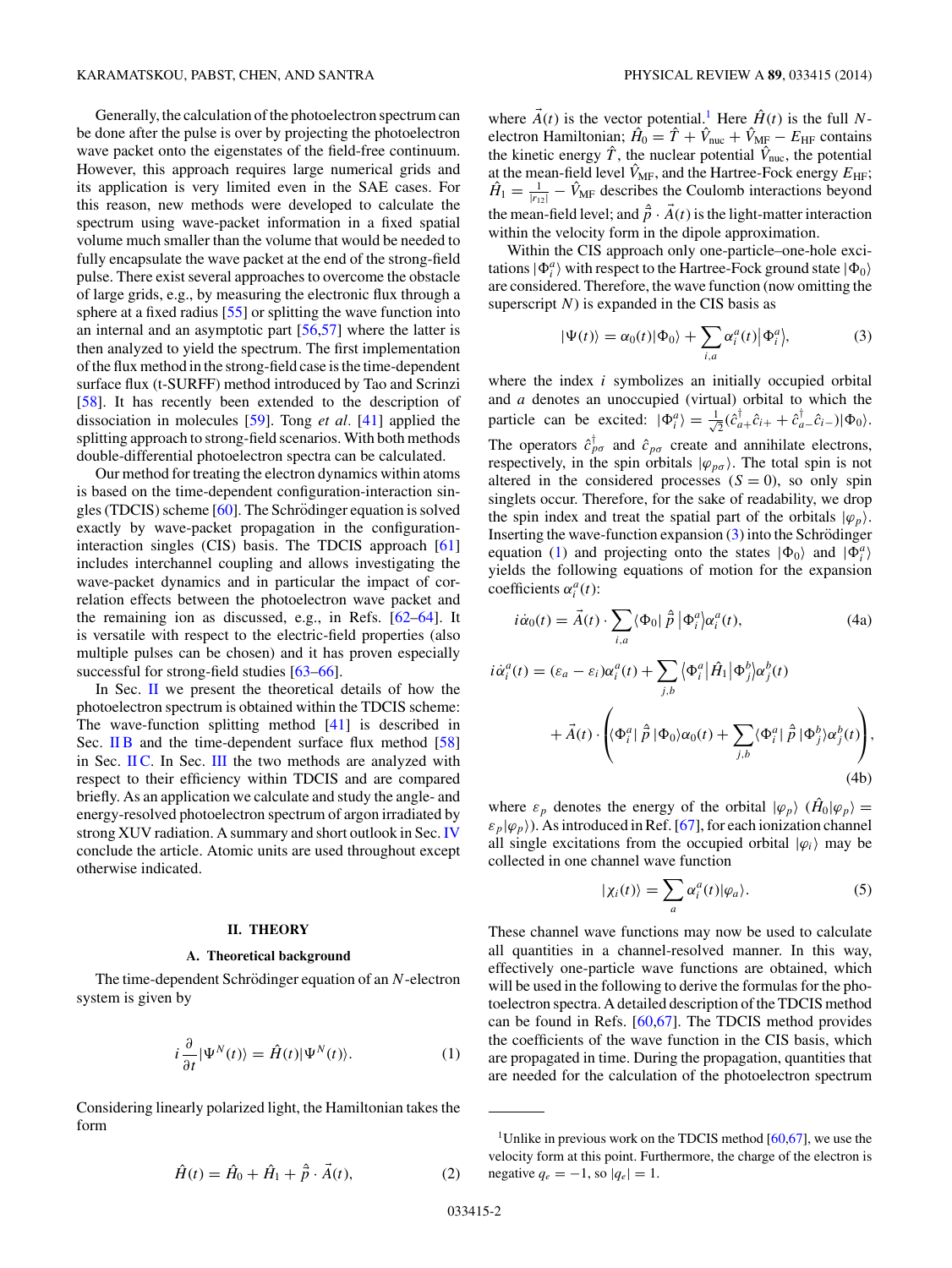<span id="page-2-0"></span>are prepared using the channel-wave-function coefficients. After the propagation, these quantities are then used in the subsequent analysis step to determine the spectral components of the channel wave functions. At the end, an incoherent summation over all ionization channels is performed to obtain the photoelectron spectrum. The two analysis methods are described in the following.

# **B. Wave-function splitting method**

We describe the concrete implementation of the splitting method introduced by Tong *et al.* in Ref. [\[41\]](#page-8-0) within our timedependent propagation scheme. A real radial splitting function of the form

$$
\hat{S} = \left[1 + e^{-(\hat{r} - r_c)/\Delta}\right]^{-1} \tag{6}
$$

is used to smoothly split the channel wave function [\(5\)](#page-1-0). The parameter  $r_c$  denotes the radius where the splitting function is centered and  $\Delta$  is a smoothing parameter controlling the slope of the function. At the first splitting time step  $t_0$  the channel wave function is split into two parts (for each channel *i*):

$$
|\chi_i(t_0)\rangle = (1 - \hat{S})|\chi_i(t_0)\rangle + \hat{S}|\chi_i(t_0)\rangle
$$
  

$$
\equiv |\chi_{i, \text{in}}(t_0)\rangle + |\chi_{i, \text{out}}(t_0)\rangle.
$$
 (7)

Here  $|\chi_{i,in}(t)\rangle$  is the wave function in the inner region  $0 <$  $r \lesssim r_c$  and  $|\chi_{i,\text{out}}(t)\rangle$  is the wave function in the outer region  $r_c \lesssim r \le r_{\text{max}}$ . Then the following procedure is performed at *t*<sub>0</sub>: The outer part of the wave function  $|\chi_{i,\text{out}}(t_0)\rangle$  is analytically propagated to a long time *T* after the laser pulse is over using the Volkov Hamiltonian  $\hat{H}_V(\tau)$  with the time propagator

$$
\hat{U}_V(t_2, t_1) = \exp\bigg(-i\int_{t_1}^{t_2} \hat{H}_V(\tau)d\tau\bigg),
$$
  

$$
\hat{H}_V(\tau) = \frac{1}{2}[\hat{p} + \vec{A}(\tau)]^2,
$$
 (8)

under the assumption that far from the atom the electron experiences only the laser field and not the Coulomb field of the parent ion. It is also assumed that, at the splitting radius, the electron is sufficiently far away to not return to the ion.

The inner part of the wave function  $|\chi_{i, \text{in}}(t_0)\rangle$  is propagated on a numerical grid using the full CIS Hamiltonian [see Eqs.  $(4a)$  and  $(4b)$ ]. For the splitting function the ratio  $r_c/\Delta \gg 1$  must be chosen such that the ground state  $|\Phi_0\rangle$ is not affected by the splitting:  $\hat{S}|\Phi_0\rangle = 0$ .

At the next splitting time  $t_1$  the inner part of the wave function that was propagated from  $t_0$  to  $t_1$  is split again. Thus, the following prescription is obtained:

$$
|\chi_{i,\text{in}}(t_j)\rangle \to |\tilde{\chi}_i(t_{j+1})\rangle = |\chi_{i,\text{in}}(t_{j+1})\rangle + |\chi_{i,\text{out}}(t_{j+1})\rangle. (9)
$$

This is now repeated for every splitting time  $t_i$  until all parts of the electron wave packet that are of interest have reached the outer region. Each  $|\chi_{i,\text{out}}(t_{j+1})\rangle$  is again propagated analytically to  $t = T$ .

Computationally,  $|\chi_{i,\text{out}}(t_j)\rangle$  is initially expressed in the CIS basis. For this purpose, we define new expansion coefficients for the outer wave function

$$
\beta_i^a(t_j) = \langle \varphi_a | \hat{S} | \tilde{\chi}_i(t_j) \rangle \tag{10}
$$

and express the wave function in the outer region as  $|\chi_{i,\text{out}}(t_j)\rangle = \sum_a \beta_i^a(t_j) |\varphi_a\rangle$ . During the propagation, at every splitting time step  $t_j$ , which can be—and for computational efficiency should be—a multiple of the actual propagation time step, the splitting function  $\hat{S}$  is applied and the expansion coefficients (10) are calculated and stored. Since the outer wave function is split from the inner part and treated analytically, the grid size needed for the description of the wave function is automatically reduced. Later, when the spectrum is calculated, the coefficients  $\beta_i^a$  are inserted and used for the analysis.

The Volkov states  $|\Psi_{\vec{p}}^V\rangle \equiv |\vec{p}^V\rangle$  are eigenstates of the Volkov Hamiltonian and form a basis set in which the channel wave packet at time *T* can be expanded:

$$
|\chi_{i,\text{out}}(T)\rangle = \int d^3p \sum_{t_j} C_i(\vec{p}, t_j) |\vec{p}^V\rangle \equiv \int d^3p \ \tilde{C}_i(\vec{p}) |\vec{p}^V\rangle. \tag{11}
$$

In the velocity form the Volkov states are nothing but plane waves  $\Psi_{\vec{p}}^V(\vec{r}) = (2\pi)^{-3/2} e^{i\vec{p}\cdot\vec{r}}$ . The photoelectron spectrum is obtained by calculating the spectral components of the outer wave function. For this purpose, the following coefficients are evaluated:

$$
C_i(\vec{p}, t_j) = \int d^3 p' \langle \vec{p}^V | \hat{U}_V(T, t_j) | \vec{p}^{\prime V} \rangle \underbrace{\langle \vec{p}^{\prime V} | \chi_{i, \text{out}}(t_j) \rangle}_{c_i(\vec{p}', t_j)}.
$$
\n(12)

First, we calculate the  $c_i(\vec{p},t_i)$  for each splitting time  $t_i$ ,

$$
c_i(\vec{p}, t_j) = (2\pi)^{-3/2} \sum_a \beta_i^a(t_j) \int d^3r \, e^{-i\vec{p}\cdot\vec{r}} \varphi_a(\vec{r}), \quad (13)
$$

where the orbital is now explicitly given in the spatial representation by  $\langle \vec{r} | \hat{c}_a^{\dagger} | 0 \rangle = \langle \vec{r} | \varphi_a \rangle = \varphi_a(\vec{r}) = \frac{u_{n_a, l_a}(r)}{r} Y_{l_a, m_a}(\Omega_{\vec{r}})$ and thus possesses a radial and an angular part. We use the multipole expansion for the exponential function

$$
e^{i\vec{p}\cdot\vec{r}} = 4\pi \sum_{l=0}^{\infty} i^l j_l(pr) \sum_{m=-l}^{l} Y_{lm}^*(\Omega_{\vec{p}}) Y_{lm}(\Omega_{\vec{r}}), \qquad (14)
$$

where  $j_l(pr)$  denotes the spherical Bessel function of order *l*. The orthonormality relations of the spherical harmonics reduce the three-dimensional integrals in Eq.  $(13)$  to one-dimensional radial integrals. Finally, propagating to a long time *T* after the pulse, we obtain the coefficients

$$
C_i(\vec{p}, t_j) = \langle \vec{p}^V | \hat{U}_V(T, t_j) | \chi_{i, \text{out}}(t_j) \rangle
$$
  
\n
$$
= \sqrt{\frac{2}{\pi}} \exp \left( -\frac{i}{2} \int_{t_j}^T d\tau [\vec{p} + \vec{A}(\tau)]^2 \right)
$$
  
\n
$$
\times \sum_a (-i)^{l_a} \beta_i^a(t_j) Y_{l_a, m_a}(\Omega_{\vec{p}}) \int dr \, r \, u_{n_a, l_a}(r) j_{l_a}(pr).
$$
\n(15)

These coefficients can be used to calculate the angle and energy distribution of the ejected electron because at time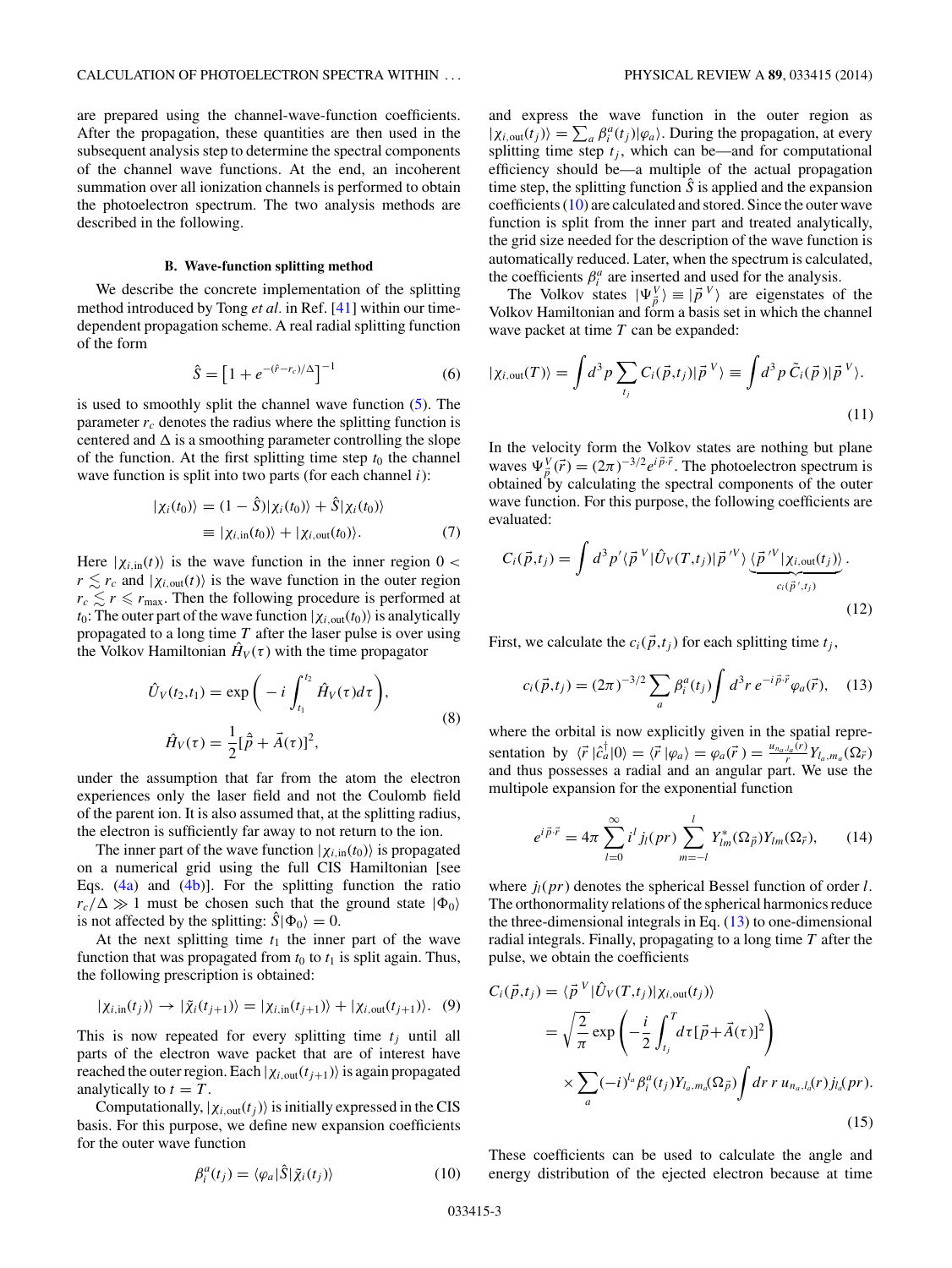<span id="page-3-0"></span>*T* the canonical momentum equals the kinetic momentum. One can choose now a homogeneous momentum grid and calculate these coefficients for each splitting time step. In order to obtain the full electron wave packet at time *T* all contributions from splitting times  $t_i$  must be summed up coherently to obtain the coefficients  $C_i(\vec{p})$  in Eq. [\(11\)](#page-2-0) for each ionization channel *i*. Then incoherent summation over all possible ionization channels yields the photoelectron spectrum:

$$
\frac{d^2P(\vec{p})}{dEd\Omega} = p \sum_{i} |\tilde{C}_i(\vec{p})|^2.
$$
 (16)

The extra factor of *p* results from the conversion from the momentum to the energy differential. As long as the time *T* is chosen to be after the pulse the result is *T* independent. Of course, one needs to choose a sufficiently large *T* such that the parts of the electron wave function that one wants to record have entered the outer region and can be analyzed.

#### **C. Time-dependent surface flux method**

The second method for the calculation of photoelectron spectra is based on the approach presented by Tao and Scrinzi in Ref. [\[58\]](#page-9-0), where it was used to calculate strong-field infrared photoionization spectra in combination with infinite-range exterior complex scaling [\[68\]](#page-9-0). In this approach the electron wave function is analyzed during its evolution when crossing the surface of a sphere of a given radius  $r_c$ . Again it is assumed that the wave function can be split into two parts: One part is bound to the atom and is a solution to the full Hamiltonian; the other part can be viewed as free from the parent ion and is a solution to the Volkov Hamiltonian. Therefore, the method also relies conceptually on a splitting procedure. Nevertheless, in contrast to the splitting method, the wave function is not altered in this process. As above, the key idea is to obtain the spectral components of the wave function by projecting onto plane waves.

The surface radius  $r_c$  is chosen such that the electron can be considered to be free and a sufficiently large time *T* after the pulse is over is picked by which the electron with the kinetic energy of interest has passed this surface. (For very low-energy electrons a correspondingly larger time has to be chosen.) At this time, the channel wave function  $|\chi_i\rangle$  for each ionization channel *i* can be split into a bound part (corresponding to the inner wave function in the splitting method) and an asymptotic part, which describes the ionized contribution:  $|\chi_i(T)\rangle = |\chi_{i,\text{in}}(T)\rangle + |\chi_{i,\text{out}}(T)\rangle$ . As in Sec. [II B,](#page-2-0) the system Hamiltonian for distances larger than  $r_c$  is approximated by the Volkov Hamiltonian. Using the Volkov states of Sec. [II B](#page-2-0) and  $|\Psi_{\vec{p}}^{V}(T)\rangle = \hat{U}_{V}(T, -\infty)|\Psi_{\vec{p}}^{V}\rangle$ , the outer wave function is represented as follows:

$$
|\chi_{i,\text{out}}(T)\rangle = \int d^3p \, b_i(\vec{p}) |\Psi_{\vec{p}}^V(T)\rangle, \tag{17}
$$

which vanishes for  $r \le r_c$ . Thus, the photoelectron spectrum is the sum, over all channels, of the  $|b_i(\vec{p})|^2$ , where

$$
|b_i(\vec{p})|^2 = \left| \int_{r>r_c} d^3r \, \Psi_{\vec{p}}^{V*}(\vec{r},T) \chi_{i,\text{out}}(\vec{r},T) \right|^2
$$
  
=: 
$$
\left| \langle \Psi_{\vec{p}}^{V}(T) | \theta(\hat{r} - r_c) | \chi_{i,\text{out}}(T) \rangle \right|^2.
$$
 (18)

Here the Heaviside step function  $\theta$  enters (we adopted the notation by Tao and Scrinzi [\[58\]](#page-9-0)). In order to avoid the need for a representation of  $\chi_{i,\text{out}}(\vec{r},T)$  at large *r* (because *T* is large, a fast electron moves far out during this time), this threedimensional integral is converted into a time integral involving the wave function only at  $r = r_c$ . For that, we must know the time evolution of the asymptotic part of the wave function after it has passed the surface. Inserting the Schrödinger equation where necessary and using the Volkov solutions in the velocity form outside the sphere with radius  $r_c$ , we obtain [\[58\]](#page-9-0)

$$
\langle \Psi_{\vec{p}}^V(T) | \theta(\hat{r} - r_c) | \chi_{i, \text{out}}(T) \rangle
$$
  
=  $i \int_{-\infty}^T dt \langle \Psi_{\vec{p}}^V(t) | \left[ -\frac{1}{2} \Delta - i \vec{A}(t) \cdot \vec{\nabla}, \theta(\hat{r} - r_c) \right] | \chi_{i, \text{out}}(t) \rangle.$  (19)

The commutator, which vanishes everywhere except at  $r =$ *rc*, is easily evaluated in polar coordinates (assuming linear polarization) and we obtain

$$
\begin{bmatrix}\n-\frac{1}{2}\Delta - i\vec{A}(t)\cdot\vec{\nabla},\theta(\hat{r}-r_c)\n\end{bmatrix}\n= -\frac{1}{2r^2}\partial_r r^2 \delta(r-r_c) - \frac{1}{2}\delta(r-r_c)\partial_r\n+ iA(t)\cos(\theta)\delta(r-r_c).
$$
\n(20)

More details can be found in Ref. [\[58\]](#page-9-0) as well as in Ref. [\[69\]](#page-9-0). We shuffle the derivative in the first operator term to the left, via integration by parts, and obtain the operator

$$
-\frac{1}{r}\delta(r - r_c) + \frac{1}{\partial r}\frac{1}{2}\delta(r - r_c)
$$
  

$$
-\frac{1}{2}\delta(r - r_c)\vec{\partial}_r + iA(t)\cos(\theta)\delta(r - r_c), \qquad (21)
$$

where  $\overleftarrow{\partial}$  means that the derivative acts to the left on the Volkov state and *∂* means that the derivative acts to the right on the channel wave function. In order to implement this operator acting on the channel wave functions we have to calculate also the first derivative of the wave functions with respect to  $r$  at the radius  $r_c$ . After the propagation, during which the coefficients of the channel wave functions  $\chi_i(r_c,t)$  as well as of their first derivatives  $[\partial_r \chi_i(r,t)|_{r=r_c}]$  have been calculated, the expression (19) can be computed. Since we introduce the multipole expansion [see Eq.  $(14)$ ] for the Volkov states we have to calculate also derivatives of the spherical Bessel functions at the radius  $r_c$ . This calculation is performed during the analysis step for each angular momentum *l*. In the last term we express the cosine as a spherical harmonic and use the identity for the integral over three spherical harmonics

$$
\int d\Omega Y_{l_3,m_3}^*(\Omega)Y_{l_2,m_2}(\Omega)Y_{l_1,m_1}(\Omega) = \frac{\sqrt{(2l_1+1)(2l_2+1)}}{4\pi(2l_3+1)} C_{l_1m_1,l_2m_2}^{l_3m_3} C_{l_10,l_20}^{l_30},
$$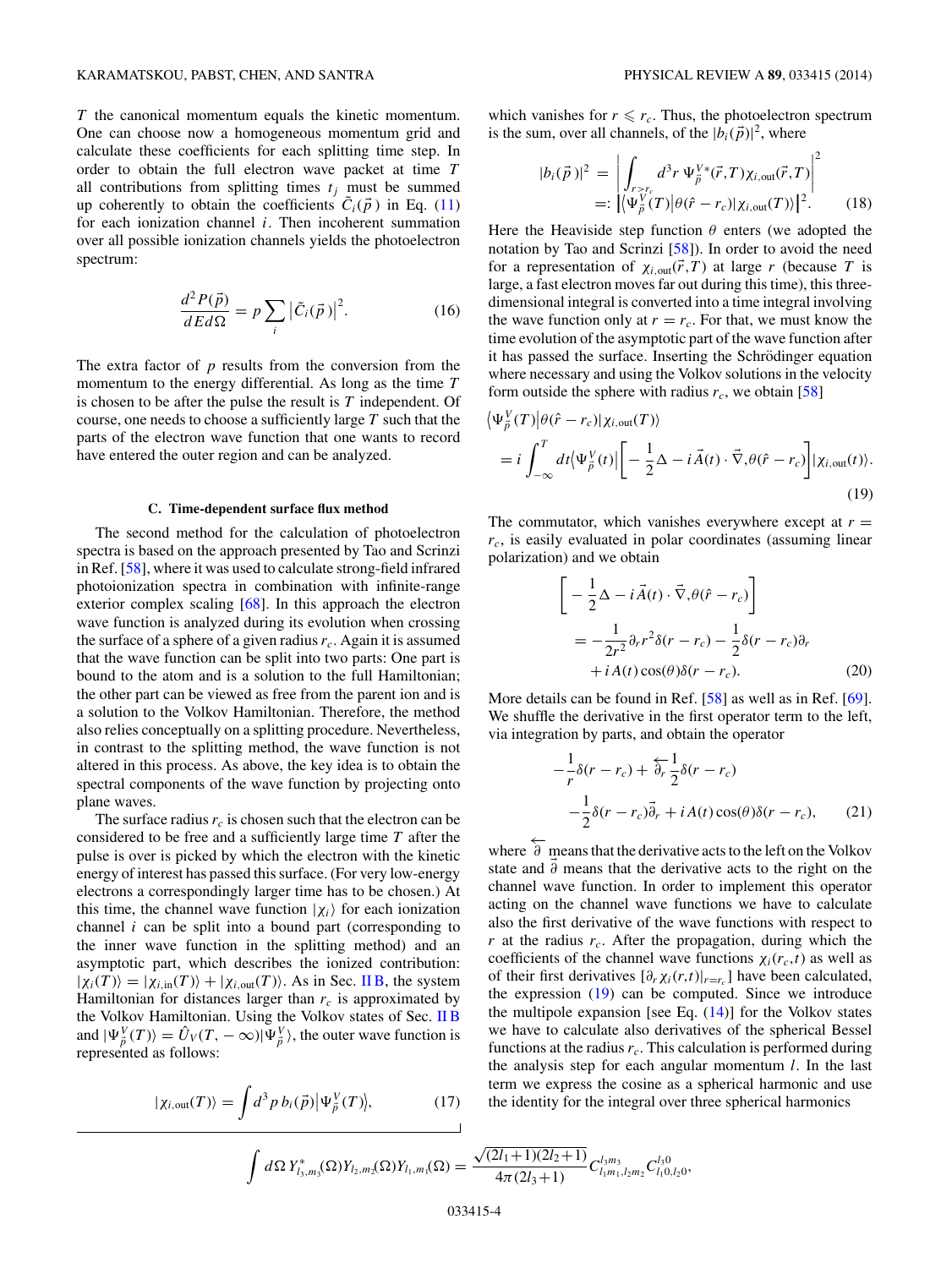<span id="page-4-0"></span>where the Clebsch-Gordan coefficients are given by  $C^{l_3m_3}_{l_1m_1,l_2m_2} = \langle l_1m_1,l_2m_2|l_3m_3\rangle$ . Thus, we obtain the spectral components in their final form:

$$
\langle \Psi_{\vec{p}}^{V}(T) | \theta(\hat{r} - r_c) | \chi_{i, \text{out}}(T) \rangle = i \sqrt{\frac{2}{\pi}} \int_{-\infty}^{T} dt \exp \left( -\frac{i}{2} \int_{-\infty}^{t} d\tau [\vec{p} + \vec{A}(\tau)]^{2} \right)
$$
  

$$
\times \sum_{a} \left\{ (-i)^{l_{a}} \left[ -j_{l_{a}}(pr_{c}) + \frac{pr_{c}}{2} j'_{l_{a}}(pr_{c}) - \frac{1}{2} j_{l_{a}}(pr_{c}) \right] Y_{l_{a},m_{a}}(\Omega_{p}) u_{n_{a},l_{a}}(r_{c}) \alpha_{i}^{a}(t) \right.
$$

$$
- \frac{(-i)^{l_{a}}}{2} j_{l_{a}}(pr_{c}) Y_{l_{a},m_{a}}(\Omega_{p}) u'_{n_{a},l_{a}}(r_{c}) \alpha_{i}^{a}(t)
$$

$$
+ \frac{i}{2\sqrt{\pi}} r_{c} u_{n_{a},l_{a}}(r_{c}) A(t) \alpha_{i}^{a}(t) \sum_{l=0}^{\infty} (-i)^{l} j_{l}(pr_{c}) \frac{\sqrt{2l_{a}+1}}{2l+1} C_{l_{a},m_{a};1,0}^{l,m_{a}} C_{l_{a},0;1,0}^{l,0} Y_{l,m_{a}}(\Omega_{p}) \right\}, \quad (22)
$$

where  $j'_{l_q}(pr_c) = \partial_z j_{l_q}(z)|_{z=pr_c}$  and  $u'_{n_q, l_q}(r_c) = \partial_r u_{n_q, l_q}(r)|_{r=r_c}$ . Although this expression may seem fairly complicated, it involves only quantities evaluated at one single radius  $r = r_c$ . The photoelectron spectrum is then obtained as

$$
\frac{d^2 P(\vec{p})}{dEd\Omega} = p \sum_{i} |\langle \Psi_{\vec{p}}^{V}(T) | \theta(\hat{r} - r_c) | \chi_{i, \text{out}}(T) \rangle|^{2}, \quad (23)
$$

where, as in the splitting method, the incoherent sum over all ionization channels *i* is performed. In the present implementation, a complex absorbing potential (CAP) absorbs the wave function near the end of the numerical grid [\[70–72\]](#page-9-0). We use a CAP of the form  $W(r) = \theta(r - r_{\text{CAP}})(r - r_{\text{CAP}})^2$ , where  $\theta$  is again the Heaviside step function and  $r_{\text{CAP}}$  is the radius where the CAP starts absorbing. It is added to the Hamiltonian in Eq. [\(2\)](#page-1-0) in the form  $-i\eta \hat{W}$ , where  $\eta$  is the CAP strength. As will be discussed in Sec. [III B,](#page-6-0) the absorption via a CAP has to be optimized carefully because reflections from the end of the numerical grid as well as from the CAP itself have to be minimized in order to obtain an accurate photoelectron spectrum.

#### **III. APPLICATION: ARGON UNDER STRONG XUV RADIATION**

With two methods for the calculation of photoelectron spectra implemented in TDCIS, we investigate one-photon and above-threshold ionization processes of argon in the XUV regime. Motivated by a recent experiment carried out at the free-electron laser facility FLASH in Hamburg [\[73\]](#page-9-0), we assume a photon energy of 105 eV, which is far above the threshold for the ionization out of the 3*p* and 3*s* subshells. In the following we examine the functionality of the splitting and the surface flux methods by means of the specific example of ionization of argon in the XUV.

#### **A. Wave-function splitting method**

In the splitting method, three parameters have to be adjusted: the splitting radius, the smoothness of the splitting function, and the rate at which the absorption is applied. A first criterion for verifying that the absorption through the masking function is performed correctly is the comparison of the total ground-state population obtained via splitting with the population obtained with the CAP. We use a Gaussian pulse with  $9 \times$ 

1013 W cm−<sup>2</sup> peak intensity and 1*.*2 fs duration [full width at half maximum (FWHM)] at a photon energy of 105 eV. For this pulse a converged result for the CAP strength  $\eta = 1 \times 10^{-3}$ ,  $r_{\text{max}} = 150$  a.u., and  $r_{\text{max}} - r_{\text{CAP}} = 30$  a.u. gives an ionization probability of  $7.197 \times 10^{-3}$  after the pulse. In the studied parameter cases the agreement between the splitting results and that CAP result is better than  $3 \times 10^{-3}$  relative difference (choosing, e.g.,  $r_{\text{max}} = 150 \text{ a.u.}, r_c = 80 \text{ a.u.}, \Delta = 10 \text{ a.u.}, \text{and}$ varying the splitting time step between 0*.*2 and 10 a.u.). With more frequent absorption the agreement gets slightly better.

Analyzing the splitting method, we find that the splitting radius  $r_c$  and the smoothing parameter  $\Delta$  can be varied rather freely without changing the (physical) spectrum. Although the total radial grid size can be chosen as small as 100 a.u. (see Fig. 1) we choose also a larger radial grid extension with  $r_{\text{max}} = 250$  a.u. and vary the splitting radius in the wide range from 80 to 230 a.u. Exemplarily, results in the direction  $\theta = 0$  (along the XUV polarization axis) when the radial grid size and splitting radius are varied are shown in Fig.  $1(a)$ . The spectrum shows the one-photon absorption



FIG. 1. (Color online) Photoelectron spectrum of argon for a pulse with 105 eV photon energy,  $9 \times 10^{13}$  W cm<sup>-2</sup> intensity, and 1.2 fs duration for different radial grid sizes  $r_{\text{max}}$  and splitting radii  $r_c$ . The smoothing parameter is  $\Delta = 10$  a.u. and the splitting time step is  $dt_{\text{spl}} = 0.2$  a.u. (a) One-photon absorption lines and (b) energetically lowest ATI lines for different splitting radii. All radii are given in atomic units. The spectrum does not change under variation of the splitting radius as long as around 30 a.u. units are left for absorption.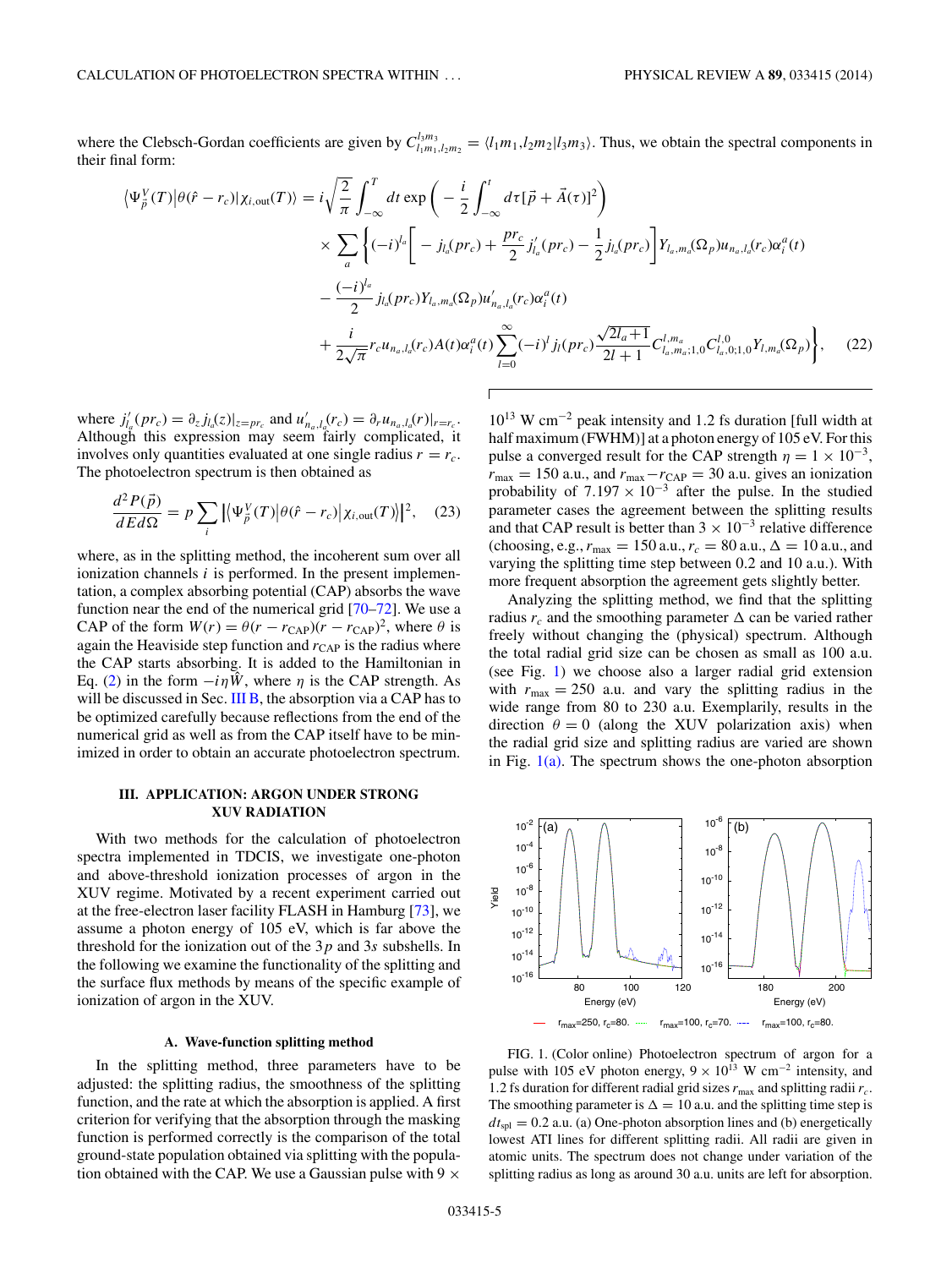<span id="page-5-0"></span>

FIG. 2. (Color online) Argon photoelectron spectrum for different smoothing parameters . The pulse parameters are the same as for Fig. [1.](#page-4-0) The radial grid size is  $r_{\text{max}} = 150$  a.u., the splitting radius is 80 a.u., and the splitting is applied every 10 a.u. of time. The 3*p* and 3*s* peaks are not affected by the change of the slope of the splitting function, although the numerical noise resulting from reflections from the splitting function changes.

peaks at the energy corresponding to the difference between photon energy and binding energy of the corresponding orbital (3*s* and 3*p*, respectively). The second part of the spectrum, in Fig.  $1(b)$ , is separated from the first part by the photon energy and is therefore attributed to above-threshold ionization. The width of the peaks corresponds to the Fourier-limited energy width according to  $\tau \Delta \omega = 2.765$  (all quantities in atomic units), where  $\tau$  is the duration of the pulse intensity envelope (FWHM) and  $\Delta\omega$  is the bandwidth of the power spectrum (FWHM). The figure shows that the spectrum is independent of the splitting radius as long as around 30 a.u. are left to the end of the numerical grid for absorption. Reducing the difference  $r_{\text{max}} - r_c$  to 20 a.u. produces artificial peaks near the physical peaks. To estimate how large the absorption range must be let us consider an electron with 200 eV kinetic energy. It covers a distance of roughly 4 a.u. per atomic unit of time. The numerical results show that the range over which the wave function is absorbed by the splitting function must be much larger than this distance (almost 10 times larger) in order to avoid reflections. This can be understood if one considers that the slope of the splitting function at a smoothing parameter of  $\Delta = 10$  a.u. extends over a range of around 30 a.u. beyond the splitting radius to reach 95% absorption of the wave function.

Since the splitting radius is not very crucial for the spectrum we proceed to the variation of the other parameters. Spectra for various smoothing parameters  $\Delta$  are shown in Fig. 2. Here the radial grid size is kept fixed at  $r_{\text{max}} = 150$  a.u., the splitting radius is 80 a.u., and absorption is performed every 10 a.u. of time. The physical peaks are reproduced correctly for all  $\Delta$ ; the noise amplitude, however, is changing. A value of  $\Delta = 10$  seems to be the optimum; for  $\Delta = 15$ the amplitude of unphysical peaks is higher, while the steeper slope corresponding to  $\Delta = 5$  a.u. produces higher oscillations near the physical peaks, which should be avoided. The method is particularly sensitive to the splitting rate, i.e., how often the



FIG. 3. (Color online) Argon photoelectron spectrum in the polarization direction. The variation of the splitting time step results in significant changes in the (numerical) oscillations. The pulse parameters are the same as for Figs. [1](#page-4-0) and 2. At a fixed smoothing parameter  $\Delta = 10$  a.u.,  $r_{\text{max}} = 150$  a.u., and  $r_c = 80$  a.u., the noise is suppressed by several orders of magnitude for more frequent splitting. The one-photon peaks and ATI peaks do not change significantly.

splitting is applied. The more frequently the splitting function is applied the less noise is obtained. This is shown in Fig. 3, where only the splitting time step is varied, while the radial grid size is kept constant at 150 a.u., the splitting radius is set to 80 a.u., and the smoothing parameter is 10 a.u. We find that the unphysical peaks or artifacts do not contribute to the physical observables because they are orders of magnitude smaller. The noisy oscillations result from numerical issues, e.g., the higher the frequency of splitting, the more reflections are accumulated from the slope of the splitting function. For this reason, the choice of the slope of the splitting function is coupled to the frequency of splitting. For more frequent absorption of the wave function the steepness should be reduced. Since for every splitting time step the new coefficients  $\beta_i^a(t_j)$  have to be calculated and stored during the propagation and the quantities [\(15\)](#page-2-0) have to be evaluated during the analysis step, it is not convenient to perform the splitting at every propagation time step as mentioned in Sec.  $\overline{I}$  IB. In the calculations shown the propagation time step is 0*.*05 a.u.

From the derivation of the splitting method in Sec. [II B](#page-2-0) it can be seen that the electron spectrum is normalized to the total ionization probability (because only normalized wave functions are used). Therefore, the integrated spectrum represents a good measure of the quality of the spectrum; the fully integrated spectrum must agree with the total ionization probability. This can be verified for different parameter specifications. The relative difference to the CAP result is found to be smaller than 2% in all studied parameter cases.

In the following we apply a strong XUV pulse centered at 105 eV with 0*.*7 eV bandwidth (FWHM), which corresponds to a Fourier-transform limited pulse with 108 a.u. (2*.*6 fs) duration. The peak intensity of the pulse is  $1.0 \times 10^{15}$  W cm<sup>-2</sup>. In the upper left panel of Fig. [4](#page-6-0) the full angle- and energyresolved photoelectron spectrum of argon after one-photon absorption is shown. The angle denotes the direction with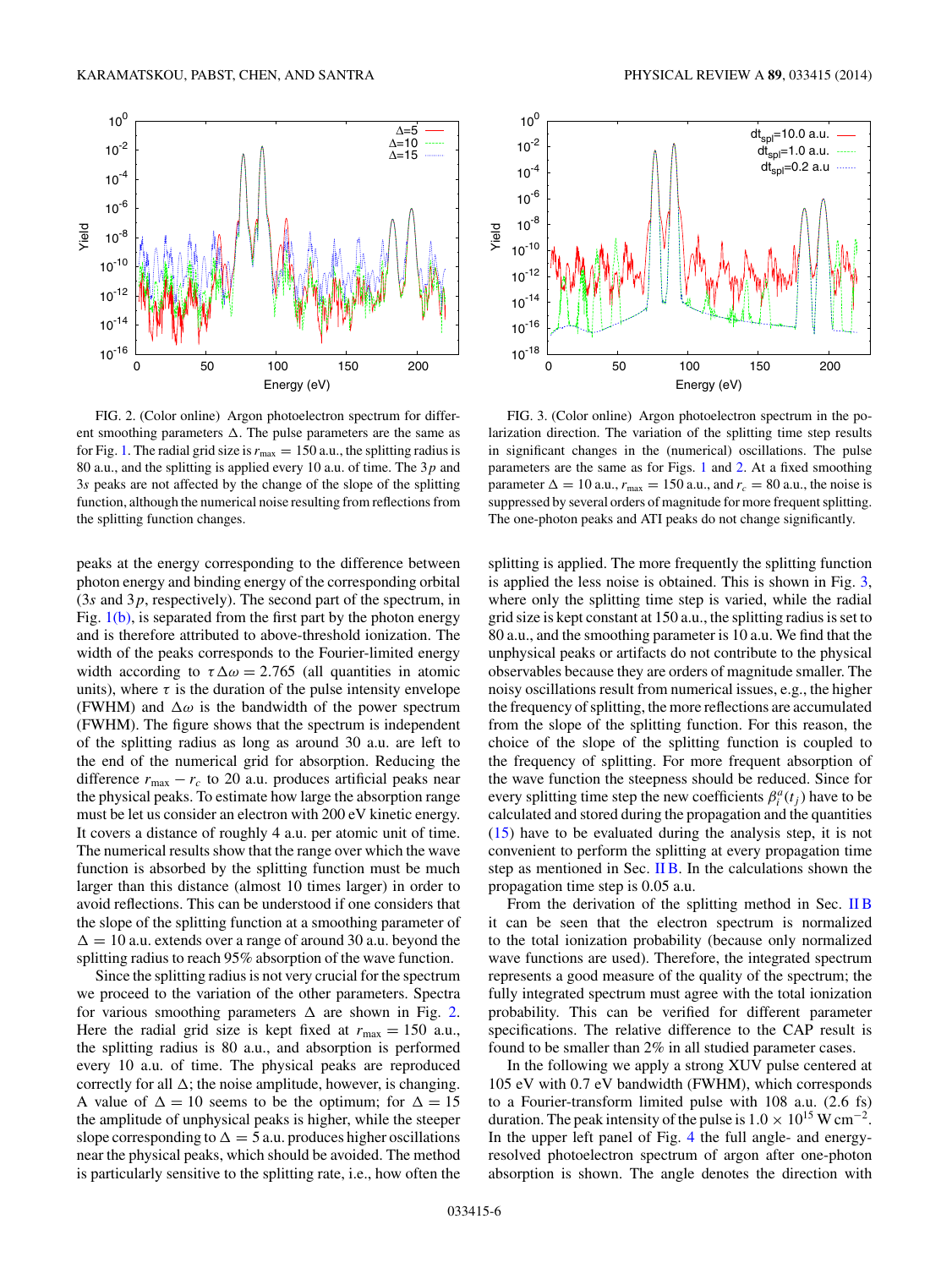<span id="page-6-0"></span>

FIG. 4. (Color online) Energy- and angle-resolved argon photoelectron spectrum produced with the splitting method for an XUV pulse at 105 eV photon energy,  $1.0 \times 10^{15}$  W cm<sup>-2</sup> intensity, and 2.6 fs pulse duration. The grid size is  $r_{\text{max}} = 100$  a.u.,  $r_c = 20$  a.u.,  $\Delta = 5$  a.u., and  $dt_{\text{spl}} = 10$  a.u. The angle denotes the direction with respect to the polarization axis of the pulse. The angular distribution reflects the change in angular momentum by multiphoton absorption.

respect to the polarization axis. The peaks arise from ionization out of the 3*s* and 3*p* shells, respectively. The lower left panel shows the corresponding ATI spectrum. As expected, the angular distributions feature the corresponding contributions from the different channels, which can be seen on the right in the four cuts along the fixed peak energies: The one-photon peak from the 3*s* peak shows a *p*-wave character, the 3*p* peak has both an *s*- and a *d*-wave contribution. Analogously, the two-photon peak of 3*s* exhibits an *s*- and *d*-wave character and the 3*p* peak a *p*- and *f* -wave character. In a nutshell, the splitting method is a well-working tool for the calculation of photoelectron spectra, although the requirement to optimize three parameters ( $r_c$ ,  $\Delta$ , and  $dt_{\rm spl}$ ) can render calculations time consuming.

#### **B. Time-dependent surface flux method**

We turn now to the t-SURFF method. The method depends on the radius  $r_c$  where the surface measuring the flux is placed and on the parameters of the absorption method. As already mentioned in Sec.  $\text{IIC}$ , in the present work the absorption is performed with a CAP, which depends on two parameters: the CAP strength *η* and the radius  $r_{\text{CAP}}$  where the CAP starts absorbing. For t-SURFF also the total propagation time plays an important role. While the splitting method is not affected by a variation of the propagation time (as long as it is longer than the pulse and long enough for the electronic wave packet of interest to enter the absorption region), t-SURFF requires a long propagation. This is shown in Fig. 5. The noise level decreases dramatically with longer time propagation. On the other hand, the calculation of the spectrum itself can

be performed faster than with the splitting method because no radial integrals are involved. Instead, all quantities are evaluated at the radius  $r = r_c$ .

The method relies on an optimized CAP for the energy range of interest. However, the CAP cannot guarantee a perfect absorption. Since the optimized CAP strength is energy



FIG. 5. (Color online) Argon photoelectron spectrum calculated via t-SURFF for different propagation times (in a.u.). The pulse parameters are the same as in Figs. [1–](#page-4-0)[3.](#page-5-0) The computational parameter specifications are  $r_{\text{max}} = 250$  a.u.,  $r_{\text{CAP}} = 230$  a.u.,  $\eta = 1 \times 10^{-3}$ , and  $r_c = 180$  a.u. The oscillations decrease by orders of magnitude for longer propagation.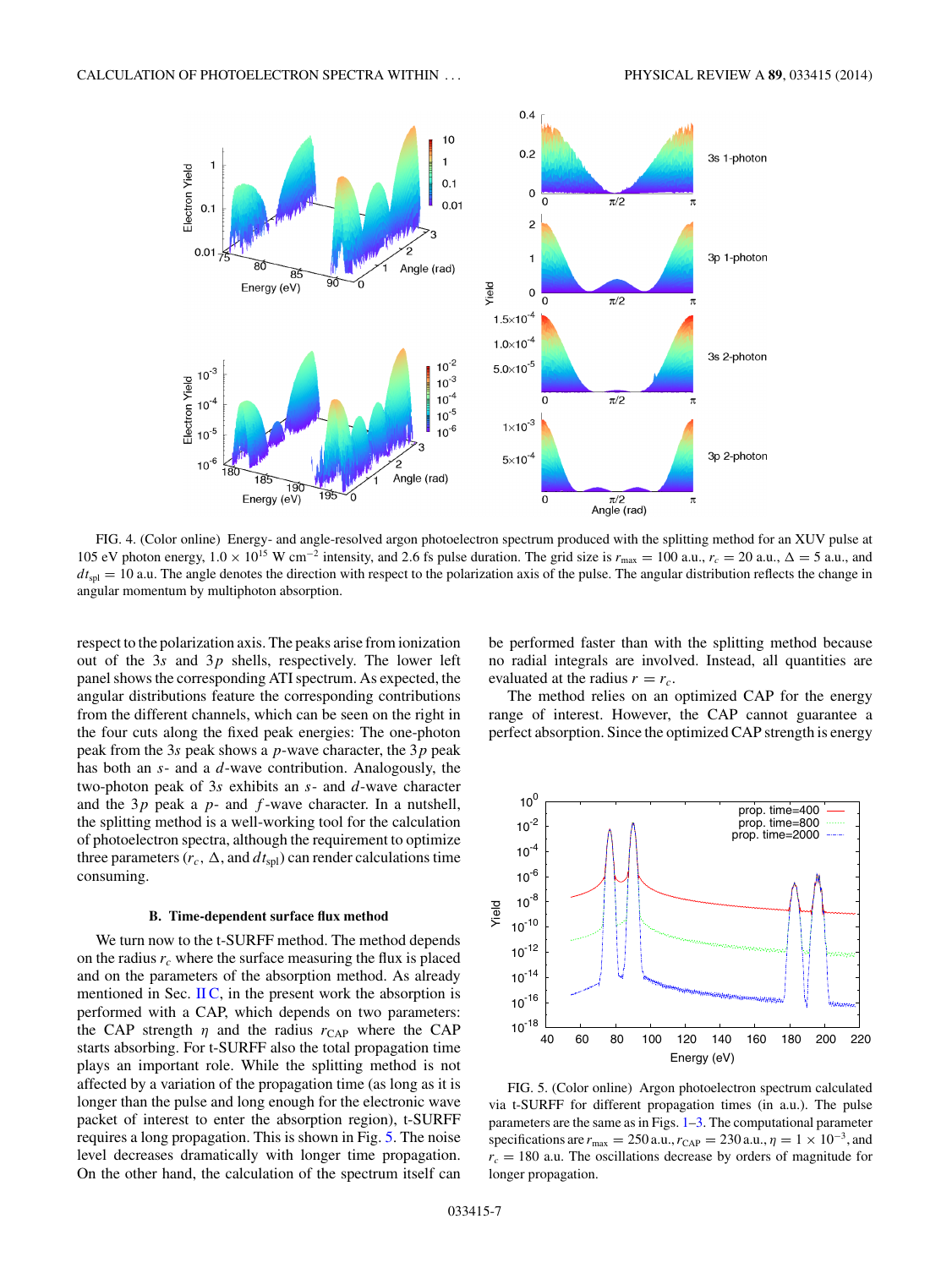<span id="page-7-0"></span>

FIG. 6. (Color online) Argon photoelectron spectrum along the polarization axis of the field, calculated with t-SURFF, for a pulse with 105 eV photon energy, 9 × 1013 W cm−<sup>2</sup> intensity, and 1*.*2 fs duration for different CAP strengths. The radial grid size is  $r_{\text{max}} = 150$  a.u., the CAP radius is  $r_{\text{CAP}} = 120$  a.u., and  $r_c = 100$  a.u. The oscillations are due to reflections from the end of the radial grid and/or the CAP.

dependent [\[70\]](#page-9-0), the t-SURFF spectrum can be optimized only for a limited energy range. In Fig. 6 the energy spectrum for  $\theta = 0$  is shown for different CAP strengths *η*. It is clear that reflections from the CAP as well as from the end of the radial grid leave a trace in the spectrum. A weak CAP cannot fully absorb a fast electron before the end of the radial grid. On the other hand, a strong CAP will reflect the electron. For the kinetic energies of the electrons considered here the optimized CAP parameter lies at a value of about  $10^{-3}$ . Of course, the other parameter that must be optimized is the CAP radius  $r_{\text{CAP}}$ . We find that the optimum is an absorption range of  $r_{\text{max}} - r_{\text{CAP}} = 30$  a.u. For t-SURFF also the distance of  $r_c$  to  $r_{\text{CAP}}$  plays a role. In Fig. 7 the spectrum is shown for different  $r_{\text{CAP}} - r_c$  values. For a distance of



FIG. 7. (Color online) Argon photoelectron spectrum for the same pulse as in Figs.  $1-3$ , [5,](#page-6-0) and 6 along the polarization direction. The numerical parameters are  $r_{\text{max}} = 250$  a.u.,  $\eta = 1 \times 10^{-3}$ , and  $r_{\text{CAP}} = 220$  a.u. and the propagation time is 1000 a.u. The distance  $r_{\text{max}} - r_{\text{CAP}}$  is varied in the range from 0 to 20 a.u.



FIG. 8. (Color online) Argon photoelectron spectra obtained with the splitting and the t-SURFF methods for a pulse with 105 eV photon energy,  $9 \times 10^{13}$  W cm<sup>-2</sup> intensity, and 1.2 fs duration along the polarization direction are compared. The radial grid size is  $r_{\text{max}} = 250$  a.u. for both methods.

 $r_{\text{CAP}} - r_c = 20$  a.u. the spectrum becomes less oscillatory and the noise level decreases significantly in comparison to shorter ranges  $r_{\text{CAP}} - r_c$ .

A direct comparison of the spectrum in the direction  $\theta = 0$  obtained by splitting and t-SURFF, respectively, is shown in Fig. 8. The pulse characteristics are the same as for Figs. [1](#page-4-0)[–3](#page-5-0) and [5–](#page-6-0)7. The radial grid size is  $r_{\text{max}} = 250$ a.u. The splitting parameters are  $r_c = 200$  a.u.,  $\Delta = 10$  a.u., and  $dt_{\text{spl}} = 0.2$  a.u. and the propagation time is 400 a.u. For the surface flux method a CAP strength of  $10^{-3}$ , a CAP radius of  $r_{\text{CAP}} = 220$  a.u., a sphere radius of  $r_c = 200$  a.u. (according to the optimum found for  $r_{\text{CAP}} - r_c = 20$  a.u.), and a propagation time of 1000 a.u. are chosen. The spectra agree quite nicely. The one-photon peaks exhibit nearly perfect agreement. The slight deviation in the two-photon spectrum calculated with t-SURFF indicates that the CAP could be reoptimized for this energy range. However, for both methods the spectrum has a very low noise level, up to ten orders of magnitude smaller than the physical signal. Summarizing, the t-SURFF method is in principle applicable with a CAP, although it requires a good quality absorption over a broad energy range. Qualitatively, the t-SURFF method reproduces exactly the same results as obtained with the splitting method.

## **IV. CONCLUSION**

We have implemented two computational methods for the calculation of photoelectron spectra within the TDCIS scheme. Both methods can produce reasonable and quantitative energy- and angle-resolved spectra within our model. Subshell ionization can be quantified. We have applied and compared these methods for the high-intensity XUV regime. Advantages of the splitting method are the good absorption characteristics through the splitting function and the short propagation time that is needed. A disadvantage is the long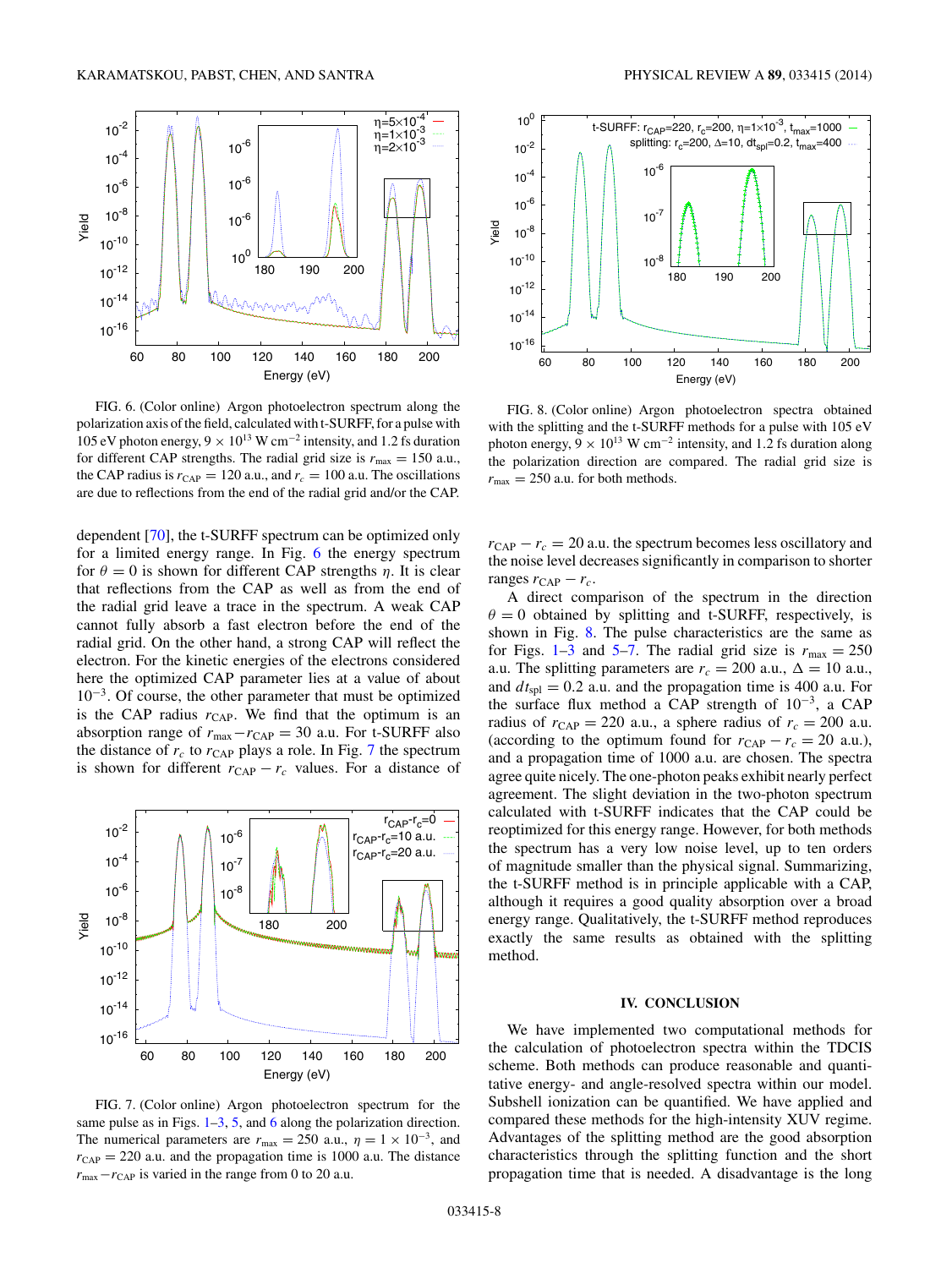<span id="page-8-0"></span>evaluation time of the radial integrals. The t-SURFF method needs a longer propagation time. However, the calculation of the photoelectron spectrum in the analysis step is much faster than with the splitting method due to the evaluation at one point. The comparison of the two methods shows that, in principle, the same spectra can be obtained after the appropriate optimization of the computational parameters. Although our application in the present work focuses on the XUV range, it is of course possible to study also processes in the strong-field regime in the infrared range by analyzing the

- [1] P. Corkum and F. Krausz, [Nat. Phys.](http://dx.doi.org/10.1038/nphys620) **[3](http://dx.doi.org/10.1038/nphys620)**, [381](http://dx.doi.org/10.1038/nphys620) [\(2007\)](http://dx.doi.org/10.1038/nphys620).
- [2] H. N. Chapman, A. Barty, M. J. Bogan, S. Boutet, M. Frank, S. P. Hau-Riege, S. Marchesini, B. W. Woods, S. Bajt, H. Benner, R. A. London *et al.*, [Nature Phys.](http://dx.doi.org/10.1038/nphys461) **[2](http://dx.doi.org/10.1038/nphys461)**, [839](http://dx.doi.org/10.1038/nphys461) [\(2006\)](http://dx.doi.org/10.1038/nphys461).
- [3] J. Itatani, J. Levesque, D. Zeidler, H. Niikura, H. Pépin, J. C. Kieffer, P. B. Corkum, and D. M. Villeneuve, [Nature \(London\)](http://dx.doi.org/10.1038/nature03183) **[432](http://dx.doi.org/10.1038/nature03183)**, [867](http://dx.doi.org/10.1038/nature03183) [\(2004\)](http://dx.doi.org/10.1038/nature03183).
- [4] [M. Spanner, O. Smirnova, P. B. Corkum, and M. Y. Ivanov,](http://dx.doi.org/10.1088/0953-4075/37/12/L02) J. Phys. B **[37](http://dx.doi.org/10.1088/0953-4075/37/12/L02)**, [L243](http://dx.doi.org/10.1088/0953-4075/37/12/L02) [\(2004\)](http://dx.doi.org/10.1088/0953-4075/37/12/L02).
- [5] S. Pabst, [Eur. Phys. J. Spec. Top.](http://dx.doi.org/10.1140/epjst/e2013-01819-x) **[221](http://dx.doi.org/10.1140/epjst/e2013-01819-x)**, [1](http://dx.doi.org/10.1140/epjst/e2013-01819-x) [\(2013\)](http://dx.doi.org/10.1140/epjst/e2013-01819-x).
- [6] E. P. Kanter, B. Krässig, Y. Li, A. M. March, P. Ho, N. Rohringer, R. Santra, S. H. Southworth, L. F. DiMauro, G. Doumy *et al.*, [Phys. Rev. Lett.](http://dx.doi.org/10.1103/PhysRevLett.107.233001) **[107](http://dx.doi.org/10.1103/PhysRevLett.107.233001)**, [233001](http://dx.doi.org/10.1103/PhysRevLett.107.233001) [\(2011\)](http://dx.doi.org/10.1103/PhysRevLett.107.233001).
- [7] P. V. Demekhin and L. S. Cederbaum, [Phys. Rev. A](http://dx.doi.org/10.1103/PhysRevA.86.063412) **[86](http://dx.doi.org/10.1103/PhysRevA.86.063412)**, [063412](http://dx.doi.org/10.1103/PhysRevA.86.063412) [\(2012\)](http://dx.doi.org/10.1103/PhysRevA.86.063412).
- [8] P. Agostini, F. Fabre, G. Mainfray, G. Petite, and N. K. Rahman, [Phys. Rev. Lett.](http://dx.doi.org/10.1103/PhysRevLett.42.1127) **[42](http://dx.doi.org/10.1103/PhysRevLett.42.1127)**, [1127](http://dx.doi.org/10.1103/PhysRevLett.42.1127) [\(1979\)](http://dx.doi.org/10.1103/PhysRevLett.42.1127).
- [9] P. Emma, K. Bane, M. Cornacchia, Z. Huang, H. Schlarb, G. Stupakov, and D. Walz, [Phys. Rev. Lett.](http://dx.doi.org/10.1103/PhysRevLett.92.074801) **[92](http://dx.doi.org/10.1103/PhysRevLett.92.074801)**, [074801](http://dx.doi.org/10.1103/PhysRevLett.92.074801) [\(2004\)](http://dx.doi.org/10.1103/PhysRevLett.92.074801).
- [10] F. Krausz and M. Y. Ivanov, [Rev. Mod. Phys.](http://dx.doi.org/10.1103/RevModPhys.81.163) **[81](http://dx.doi.org/10.1103/RevModPhys.81.163)**, [163](http://dx.doi.org/10.1103/RevModPhys.81.163) [\(2009\)](http://dx.doi.org/10.1103/RevModPhys.81.163).
- [11] S. Baker, J. S. Robinson, C. A. Haworth, H. Teng, R. A. Smith, C. C. Chirila, M. Lein, J. W. G. Tisch, and J. P. Marangos, [Science](http://dx.doi.org/10.1126/science.1123904) **[312](http://dx.doi.org/10.1126/science.1123904)**, [424](http://dx.doi.org/10.1126/science.1123904) [\(2006\)](http://dx.doi.org/10.1126/science.1123904).
- [12] H. Wabnitz, L. Bittner, A. R. B. de Castro, R. Döhrmann, P. Gürtler, T. Laarmann, W. Laasch, J. Schulz, A. Swiderski, K. von Haeften *et al.*, [Nature \(London\)](http://dx.doi.org/10.1038/nature01197) **[420](http://dx.doi.org/10.1038/nature01197)**, [482](http://dx.doi.org/10.1038/nature01197) [\(2002\)](http://dx.doi.org/10.1038/nature01197).
- [13] L. Young, E. P. Kanter, B. Krässig, Y. Li, A. M. March, S. T. Pratt, R. Santra, S. H. Southworth, N. Rohringer, L. F. DiMauro *et al.*, [Nature \(London\)](http://dx.doi.org/10.1038/nature09177) **[466](http://dx.doi.org/10.1038/nature09177)**, [56](http://dx.doi.org/10.1038/nature09177) [\(2010\)](http://dx.doi.org/10.1038/nature09177).
- [14] R. Moshammer, Y. H. Jiang, L. Foucar, A. Rudenko, T. Ergler, C. D. Schröter, S. Lüdemann, K. Zrost, D. Fischer, J. Titze *et al.*, [Phys. Rev. Lett.](http://dx.doi.org/10.1103/PhysRevLett.98.203001) **[98](http://dx.doi.org/10.1103/PhysRevLett.98.203001)**, [203001](http://dx.doi.org/10.1103/PhysRevLett.98.203001) [\(2007\)](http://dx.doi.org/10.1103/PhysRevLett.98.203001).
- [15] A. Sytcheva, S. Pabst, S.-K. Son, and R. Santra, *[Phys. Rev. A](http://dx.doi.org/10.1103/PhysRevA.85.023414)* **[85](http://dx.doi.org/10.1103/PhysRevA.85.023414)**, [023414](http://dx.doi.org/10.1103/PhysRevA.85.023414) [\(2012\)](http://dx.doi.org/10.1103/PhysRevA.85.023414).
- [16] M. Drescher, M. Hentschel, R. Kienberger, M. Uiberacker, V. Yakovlev, A. Scrinzi, T. Westerwalbesloh, U. Kleineberg, U. Heinzmann, and F. Krausz, [Nature \(London\)](http://dx.doi.org/10.1038/nature01143) **[419](http://dx.doi.org/10.1038/nature01143)**, [803](http://dx.doi.org/10.1038/nature01143) [\(2002\)](http://dx.doi.org/10.1038/nature01143).
- [17] H. Fukuzawa, S.-K. Son, K. Motomura, S. Mondal, K. Nagaya, [S. Wada, X.-J. Liu, R. Feifel, T. Tachibana, Y. Ito](http://dx.doi.org/10.1103/PhysRevLett.110.173005) *et al.*, Phys. Rev. Lett. **[110](http://dx.doi.org/10.1103/PhysRevLett.110.173005)**, [173005](http://dx.doi.org/10.1103/PhysRevLett.110.173005) [\(2013\)](http://dx.doi.org/10.1103/PhysRevLett.110.173005).
- [18] S. Hüfner, *Photoelectron Spectroscopy* (Springer, Berlin, 1996).
- [19] G. Wu, P. Hockett, and A. Stolow, [Phys. Chem. Chem. Phys.](http://dx.doi.org/10.1039/c1cp22031d) **[13](http://dx.doi.org/10.1039/c1cp22031d)**, [18447](http://dx.doi.org/10.1039/c1cp22031d) [\(2011\)](http://dx.doi.org/10.1039/c1cp22031d).
- [20] F. Fabre, P. Agostini, G. Petite, and M. Clement, [J. Phys. B](http://dx.doi.org/10.1088/0022-3700/14/21/007) **[14](http://dx.doi.org/10.1088/0022-3700/14/21/007)**, [L677](http://dx.doi.org/10.1088/0022-3700/14/21/007) [\(1981\)](http://dx.doi.org/10.1088/0022-3700/14/21/007).
- [21] V. Schmidt, [Z. Phys. D](http://dx.doi.org/10.1007/BF01426232) **[2](http://dx.doi.org/10.1007/BF01426232)**, [275](http://dx.doi.org/10.1007/BF01426232) [\(1986\)](http://dx.doi.org/10.1007/BF01426232).

photoelectron spectrum. Interesting applications arise from the fact that information about the coherence and the entanglement of the ionic state and the photoelectron can be extracted from the properties of the outgoing wave packet.

### **ACKNOWLEDGMENT**

This work was supported by the Deutsche Forschungsgemeinschaft under Grant No. SFB 925/A5.

- [22] U. Becker and D. A. Shirley, [Phys. Scr.](http://dx.doi.org/10.1088/0031-8949/1990/T31/008) **[T31](http://dx.doi.org/10.1088/0031-8949/1990/T31/008)**, [56](http://dx.doi.org/10.1088/0031-8949/1990/T31/008) [\(1990\)](http://dx.doi.org/10.1088/0031-8949/1990/T31/008).
- [23] M. Meyer, D. Cubaynes, V. Richardson, J. T. Costello, P. Radcliffe, W. B. Li, S. Dusterer, S. Fritzsche, A. Mihelic, K. ¨ G. Papamihail *et al.*, [Phys. Rev. Lett.](http://dx.doi.org/10.1103/PhysRevLett.104.213001) **[104](http://dx.doi.org/10.1103/PhysRevLett.104.213001)**, [213001](http://dx.doi.org/10.1103/PhysRevLett.104.213001) [\(2010\)](http://dx.doi.org/10.1103/PhysRevLett.104.213001).
- [24] C. I. Blaga, F. Catoire, P. Colosimo, G. G. Paulus, H. G. Muller, P. Agostini, and L. F. DiMauro, [Nat. Phys.](http://dx.doi.org/10.1038/nphys1228) **[5](http://dx.doi.org/10.1038/nphys1228)**, [335](http://dx.doi.org/10.1038/nphys1228) [\(2009\)](http://dx.doi.org/10.1038/nphys1228).
- [25] W. Quan, Z. Lin, M. Wu, H. Kang, H. Liu, X. Liu, J. Chen, J. Liu, X. T. He, S. G. Chen *et al.*, [Phys. Rev. Lett.](http://dx.doi.org/10.1103/PhysRevLett.103.093001) **[103](http://dx.doi.org/10.1103/PhysRevLett.103.093001)**, [093001](http://dx.doi.org/10.1103/PhysRevLett.103.093001) [\(2009\)](http://dx.doi.org/10.1103/PhysRevLett.103.093001).
- [26] H. Bethe and E. Salpeter, *Quantum Mechanics of One- and Two-Electron Atoms* (Springer, Berlin, 1977).
- [27] A. Starace, *Theory of Atomic Photoionization* (Springer, Berlin, 1982), Vol. 31, pp. 1–121.
- [28] J. L. Krause, K. J. Schafer, and K. C. Kulander, *[Phys. Rev. A](http://dx.doi.org/10.1103/PhysRevA.45.4998)* **[45](http://dx.doi.org/10.1103/PhysRevA.45.4998)**, [4998](http://dx.doi.org/10.1103/PhysRevA.45.4998) [\(1992\)](http://dx.doi.org/10.1103/PhysRevA.45.4998).
- [29] C. J. Joachain, M. Dörr, and N. Kylstra, Adv. At. Mol. Opt. Phys. **[42](http://dx.doi.org/10.1016/S1049-250X(08)60188-3)**, [225](http://dx.doi.org/10.1016/S1049-250X(08)60188-3) [\(2000\)](http://dx.doi.org/10.1016/S1049-250X(08)60188-3).
- [30] [S. Chelkowski, A. D. Bandrauk, and A. Apolonski,](http://dx.doi.org/10.1103/PhysRevA.70.013815) *Phys. Rev.* A **[70](http://dx.doi.org/10.1103/PhysRevA.70.013815)**, [013815](http://dx.doi.org/10.1103/PhysRevA.70.013815) [\(2004\)](http://dx.doi.org/10.1103/PhysRevA.70.013815).
- [31] A. F. Starace, [Phys. Rev. A](http://dx.doi.org/10.1103/PhysRevA.2.118) **[2](http://dx.doi.org/10.1103/PhysRevA.2.118)**, [118](http://dx.doi.org/10.1103/PhysRevA.2.118) [\(1970\)](http://dx.doi.org/10.1103/PhysRevA.2.118).
- [32] H. W. van der Hart and C. H. Greene, [Phys. Rev. A](http://dx.doi.org/10.1103/PhysRevA.58.2097) **[58](http://dx.doi.org/10.1103/PhysRevA.58.2097)**, [2097](http://dx.doi.org/10.1103/PhysRevA.58.2097) [\(1998\)](http://dx.doi.org/10.1103/PhysRevA.58.2097).
- [33] I. Shavitt, *The Method of Configuration Interaction* (Plenum, New York, 1977).
- [34] H. Kümmel, [Int. J. Mod. Phys. B](http://dx.doi.org/10.1142/S0217979203020442) [17](http://dx.doi.org/10.1142/S0217979203020442), [5311](http://dx.doi.org/10.1142/S0217979203020442) [\(2003\)](http://dx.doi.org/10.1142/S0217979203020442).
- [35] M. Amusia, L. Chernysheva, and V. Yarzhemsky, *Handbook of Theoretical Atomic Physics* (Springer, Berlin, 2012).
- [36] J. M. Dahlström, A. L'Huillier, and A. Maquet, [J. Phys. B](http://dx.doi.org/10.1088/0953-4075/45/18/183001) [45](http://dx.doi.org/10.1088/0953-4075/45/18/183001), [183001](http://dx.doi.org/10.1088/0953-4075/45/18/183001) [\(2012\)](http://dx.doi.org/10.1088/0953-4075/45/18/183001).
- [37] A. S. Kheifets and I. A. Ivanov, [Phys. Rev. Lett.](http://dx.doi.org/10.1103/PhysRevLett.105.233002) **[105](http://dx.doi.org/10.1103/PhysRevLett.105.233002)**, [233002](http://dx.doi.org/10.1103/PhysRevLett.105.233002) [\(2010\)](http://dx.doi.org/10.1103/PhysRevLett.105.233002).
- [38] P. G. Burke and K. T. Taylor, [J. Phys. B](http://dx.doi.org/10.1088/0022-3700/8/16/020) **[8](http://dx.doi.org/10.1088/0022-3700/8/16/020)**, [2620](http://dx.doi.org/10.1088/0022-3700/8/16/020) [\(1975\)](http://dx.doi.org/10.1088/0022-3700/8/16/020).
- [39] P. G. Burke and J. Tennyson, [Mol. Phys.](http://dx.doi.org/10.1080/00268970500180105) **[103](http://dx.doi.org/10.1080/00268970500180105)**, [2537](http://dx.doi.org/10.1080/00268970500180105) [\(2005\)](http://dx.doi.org/10.1080/00268970500180105).
- [40] K. T. Taylor, [J. Phys. B](http://dx.doi.org/10.1088/0022-3700/10/18/004) **[10](http://dx.doi.org/10.1088/0022-3700/10/18/004)**, [L699](http://dx.doi.org/10.1088/0022-3700/10/18/004) [\(1977\)](http://dx.doi.org/10.1088/0022-3700/10/18/004).
- [41] X. M. Tong, K. Hino, and N. Toshima, [Phys. Rev. A](http://dx.doi.org/10.1103/PhysRevA.74.031405) **[74](http://dx.doi.org/10.1103/PhysRevA.74.031405)**, [031405\(](http://dx.doi.org/10.1103/PhysRevA.74.031405)R) [\(2006\)](http://dx.doi.org/10.1103/PhysRevA.74.031405).
- [42] K. J. Schafer and K. C. Kulander, [Phys. Rev. A](http://dx.doi.org/10.1103/PhysRevA.42.5794) **[42](http://dx.doi.org/10.1103/PhysRevA.42.5794)**, [5794](http://dx.doi.org/10.1103/PhysRevA.42.5794) [\(1990\)](http://dx.doi.org/10.1103/PhysRevA.42.5794).
- [43] S. Popruzhenko and D. Bauer, [J. Mod. Opt.](http://dx.doi.org/10.1080/09500340802161881) **[55](http://dx.doi.org/10.1080/09500340802161881)**, [2573](http://dx.doi.org/10.1080/09500340802161881) [\(2008\)](http://dx.doi.org/10.1080/09500340802161881).
- [44] S. V. Popruzhenko, G. G. Paulus, and D. Bauer, *[Phys. Rev. A](http://dx.doi.org/10.1103/PhysRevA.77.053409)* **[77](http://dx.doi.org/10.1103/PhysRevA.77.053409)**, [053409](http://dx.doi.org/10.1103/PhysRevA.77.053409) [\(2008\)](http://dx.doi.org/10.1103/PhysRevA.77.053409).
- [45] P. Burke and V. Burke, [J. Phys. B](http://dx.doi.org/10.1088/0953-4075/30/11/002) **[30](http://dx.doi.org/10.1088/0953-4075/30/11/002)**, [L383](http://dx.doi.org/10.1088/0953-4075/30/11/002) [\(1997\)](http://dx.doi.org/10.1088/0953-4075/30/11/002).
- [46] [H. W. van der Hart, M. A. Lysaght, and P. G. Burke,](http://dx.doi.org/10.1103/PhysRevA.77.065401) *Phys. Rev.* A **[77](http://dx.doi.org/10.1103/PhysRevA.77.065401)**, [065401](http://dx.doi.org/10.1103/PhysRevA.77.065401) [\(2008\)](http://dx.doi.org/10.1103/PhysRevA.77.065401).
- [47] [M. A. Lysaght, H. W. van der Hart, and P. G. Burke,](http://dx.doi.org/10.1103/PhysRevA.79.053411) *Phys. Rev.* A **[79](http://dx.doi.org/10.1103/PhysRevA.79.053411)**, [053411](http://dx.doi.org/10.1103/PhysRevA.79.053411) [\(2009\)](http://dx.doi.org/10.1103/PhysRevA.79.053411).